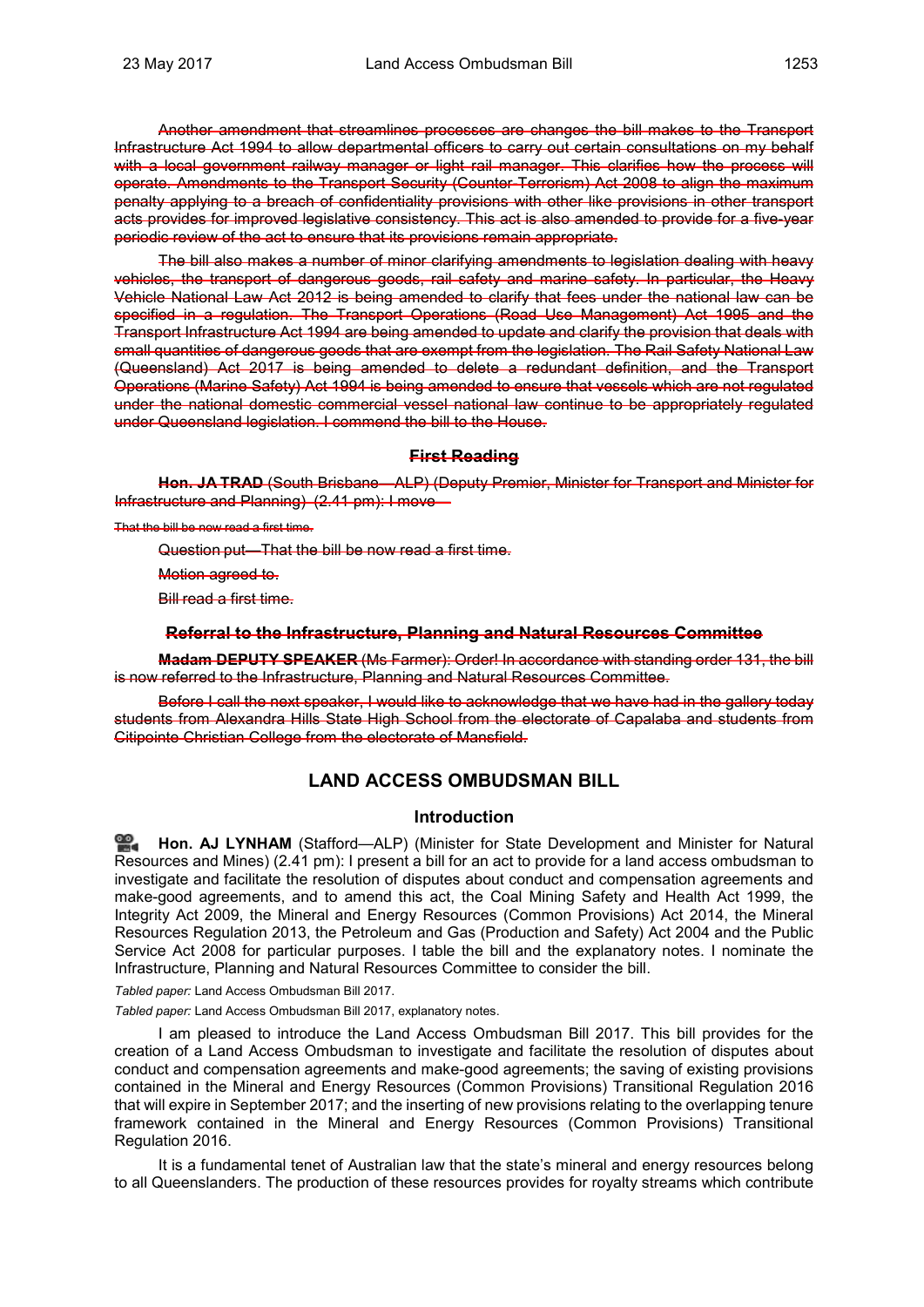to the state's hospitals, roads, schools, police and other vital services for the people of Queensland. The state authorises access to land for resource companies to undertake the activities necessary to explore for, and subsequently produce, these resources where it is economically feasible to do so. In 2010, the Queensland government introduced the land access framework to balance the rights and responsibilities of landholders and resource companies seeking access to private land. This framework now applies to all resource authorities except mining leases, mining claims and prospecting permits, which operate under a different regulatory framework.

Under Queensland's land access framework, resource companies are required to enter into a conduct and compensation agreement with landholders prior to entering land to carry out advanced that is, high impact—activities. Conduct and compensation agreements contain provisions regarding the conduct of activities on landholders' land and set out compensation arrangements negotiated by the parties.

In 2010, the Queensland government also established a regulatory framework requiring petroleum tenure holders to monitor and manage the impacts caused by the exercise of underground water rights on water bores. This includes the responsibility to 'make good' on any impairments caused to a private bore owner. Make-good agreements are an arrangement between resource companies and water bore owners for the purpose of ensuring private water bore owners impacted by resource activities are able to maintain access to a reasonable supply of water for the authorised use and purpose of their water bore. A resource company is required to enter into a make-good agreement where a water bore assessment has determined that, as a result of resource activities, a water bore has or is likely to have an impaired capacity. The agreement details the measures the resource company must take to make good the impact of their resource activities.

This underground water management framework was expanded to include the mining sector from 6 December 2016 with the commencement of the Water Reform and Other Legislation Amendment Act 2014. The Land Access Ombudsman Bill 2017 will enhance the existing land access and make-good frameworks by establishing an independent statutory office of the Land Access Ombudsman. The Land Access Ombudsman's primary function will be to help resolve disputes between landholders and resource companies who are parties to conduct and compensation and make-good agreements. It will help resolve them quickly, simply and at no cost to the parties to the dispute, providing an alternative to lengthy and expensive arbitration or court actions.

The Land Access Ombudsman will be a first port of call option for a party provided they have already made some reasonable attempt to try to resolve the dispute. The idea is to have a relatively simple, cost-free process to nip the problem in the bud so that all parties can quickly resolve the dispute and get on with their lives and their jobs. The proposal to establish the Land Access Ombudsman arises from a recommendation in the report of the independent review of the Gasfields Commission Queensland, which was completed last year by retired Land Court member Mr Robert Scott. The Gasfields Commission Queensland review report noted that, once any dispute resolution mechanisms in the agreement are exhausted, the only legal remedy for a breach of a conduct and compensation agreement is resort to a court of competent jurisdiction.

In coming to his recommendations in the Gasfields Commission Queensland review report, Mr Scott interviewed dozens of stakeholders including landholders, industry and community groups, peak producer groups and industry peak bodies, as well as government agencies and local governments. In doing so, he gained a good feel for the approach needed to help people resolve these types of disputes which otherwise can have a significant economic and emotional toll on the parties concerned. I thank Mr Scott for his work and his important insights on these issues.

To address the concerns raised by stakeholders, the review recommended the establishment of an independent statutory body that has the power to investigate and facilitate the resolution of disputes between parties to conduct and compensation and make-good agreements. The government supported this recommendation and considered the best model to deliver this recommendation would be through the creation of a Land Access Ombudsman.

This office will achieve the same outcome as contemplated in the Gasfields Commission Queensland review report, which, in effect, is a role that could be delivered by an ombudsman. As outlined by the Australian and New Zealand Ombudsman Association, the fundamental role of an ombudsman is the independent resolution, redress and prevention of disputes. The role of an ombudsman should not be confused with that of a regulatory body in that it should not have regulatory, disciplinary and/or prosecutorial functions.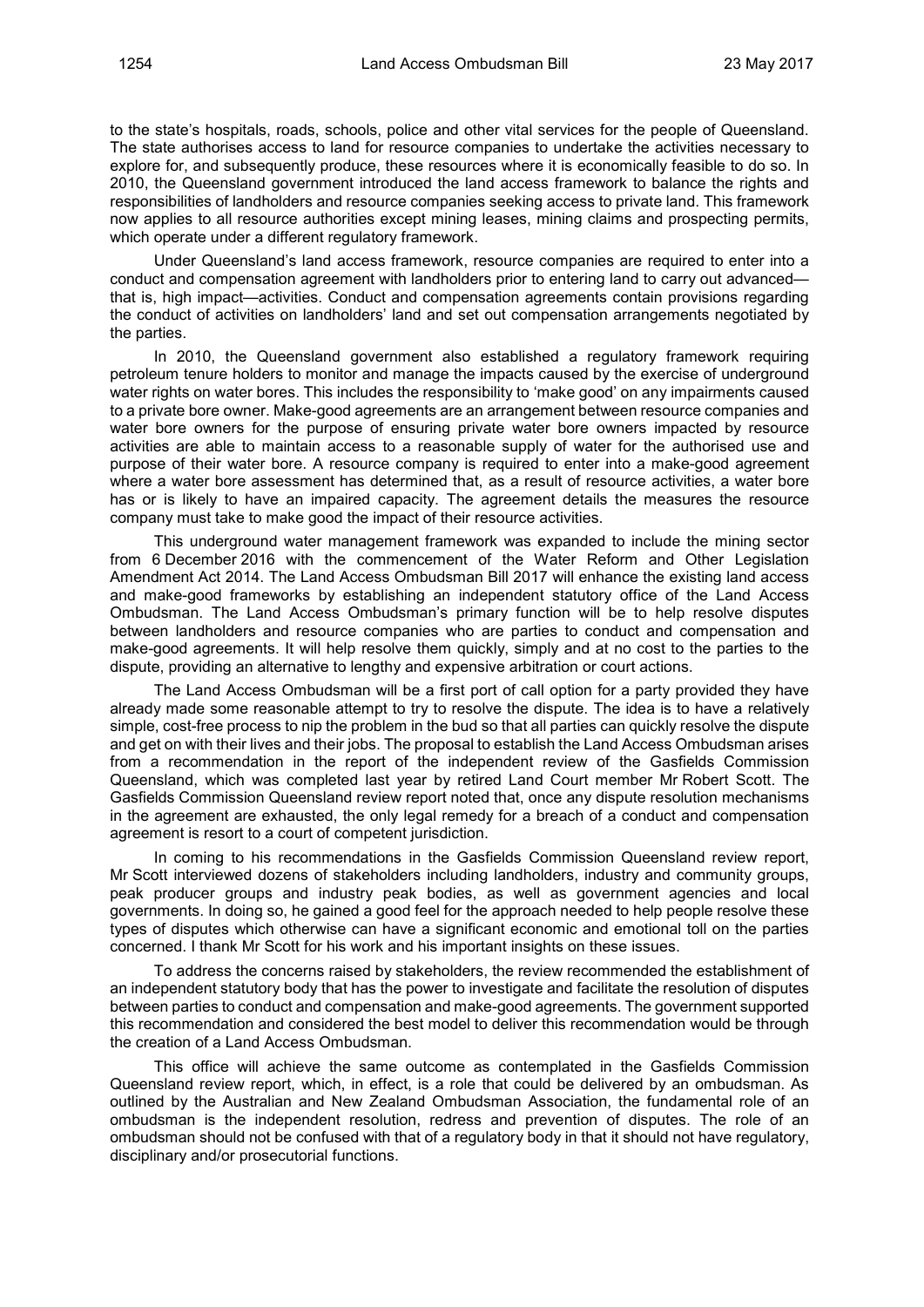024

The primary function of the Land Access Ombudsman will be to investigate disputes about existing conduct and compensation and make-good agreements and to facilitate the resolution of these disputes. A party to a conduct and compensation or make-good agreement will be entitled to refer a dispute to the Land Access Ombudsman without having to first exhaust the dispute resolution mechanisms contained in their agreement. Access to the Land Access Ombudsman will be free to both parties. Referred disputes will be dealt with in a facilitative and conciliatory manner and may involve meeting with the parties, hearing their views, offering advice on the merits of each party's position and making recommendations on how the dispute could be resolved.

The Land Access Ombudsman will not have the power to make binding decisions on the parties. It is not an alternative to a court or arbitration. Consistent with Mr Scott's view that the position provide a holistic service, the Land Access Ombudsman will also be able to provide parties with information about relevant health services. This is to assist in lowering the stress that may arise over the dispute. In order to ensure the Land Access Ombudsman has access to relevant information to help facilitate dispute resolution, the Land Access Ombudsman will have powers to compel production of documents by the parties and to answer questions. Where necessary, the Land Access Ombudsman will also have powers to enter the land subject to the dispute to perform an investigation. Where the Land Access Ombudsman reasonably believes that a resource authority holder or a resource tenure holder has contravened a resource act, a condition of an environmental authority, the Water Act 2000 or the Environmental Protection Act 1994, the Land Access Ombudsman can make recommendations to the relevant department that the matter be investigated.

The Land Access Ombudsman will also be able to identify systemic issues arising out of disputes and provide advice to government about these issues. This is an important feedback loop alerting the government to broader issues, facilitating early government intervention. The Land Access Ombudsman will not be subject to direction by a minister, a chief executive or government about the way its functions are performed, the priority it gives to investigations or the advice it gives to parties, or the systemic regulatory issues it identifies during the course of its investigations. However, to ensure appropriate transparency and accountability, the Land Access Ombudsman will be required to provide an annual report to the responsible minister, which must be published on the ombudsman's website. This annual report will provide a description of:

- land access dispute referrals made;
- land access dispute referrals that the Land Access Ombudsman has decided not to investigate or continue to investigate;
- land access dispute referrals the ombudsman has investigated;
- written notices provided to the parties under clause 51 of the bill;
- notices given to a chief executive under clauses 53 to 55 of the bill; and
- details of other functions performed by the ombudsman during the year.

The enabling legislation also provides for the process for appointment of the Land Access Ombudsman and conditions of the appointment and the administration and staffing of the Office of the Land Access Ombudsman.

A second objective of this bill is to further simplify the dispute resolution processes available to parties to a conduct and compensation agreement by providing the Land Court with exclusive jurisdiction to deal with alleged breaches of a conduct and compensation agreement. Currently, parties are required to apply to a court of competent jurisdiction for resolution of these disputes. By providing exclusive jurisdiction to the Land Court, it will become the sole court parties need to interact with to resolve disputes both before and after entering into a conduct and compensation agreement. This change is consistent with the dispute resolution approach for make-good agreements.

In summary, the Land Access Ombudsman will give landholders and resource companies a trusted, easily accessible and independent person to help resolve problems before they escalate into full-blown legal disputes, and it does this in a more streamlined dispute resolution process which is cost-effective and efficient. Importantly, by listening to people's concerns and offering advice on ways to resolve them, the Land Access Ombudsman will provide a valuable service to landholders and the resources sector. Helping parties resolve their disputes early will not only reduce personal stress for landholders and those in the resource industry, but it will also help support and grow our multi-billion-dollar agriculture and LNG industries.

Finally, this bill also includes amendments to save provisions contained in the Mineral and Energy Resources (Common Provisions) Transitional Regulation 2016—or 'MER(CP) Transitional